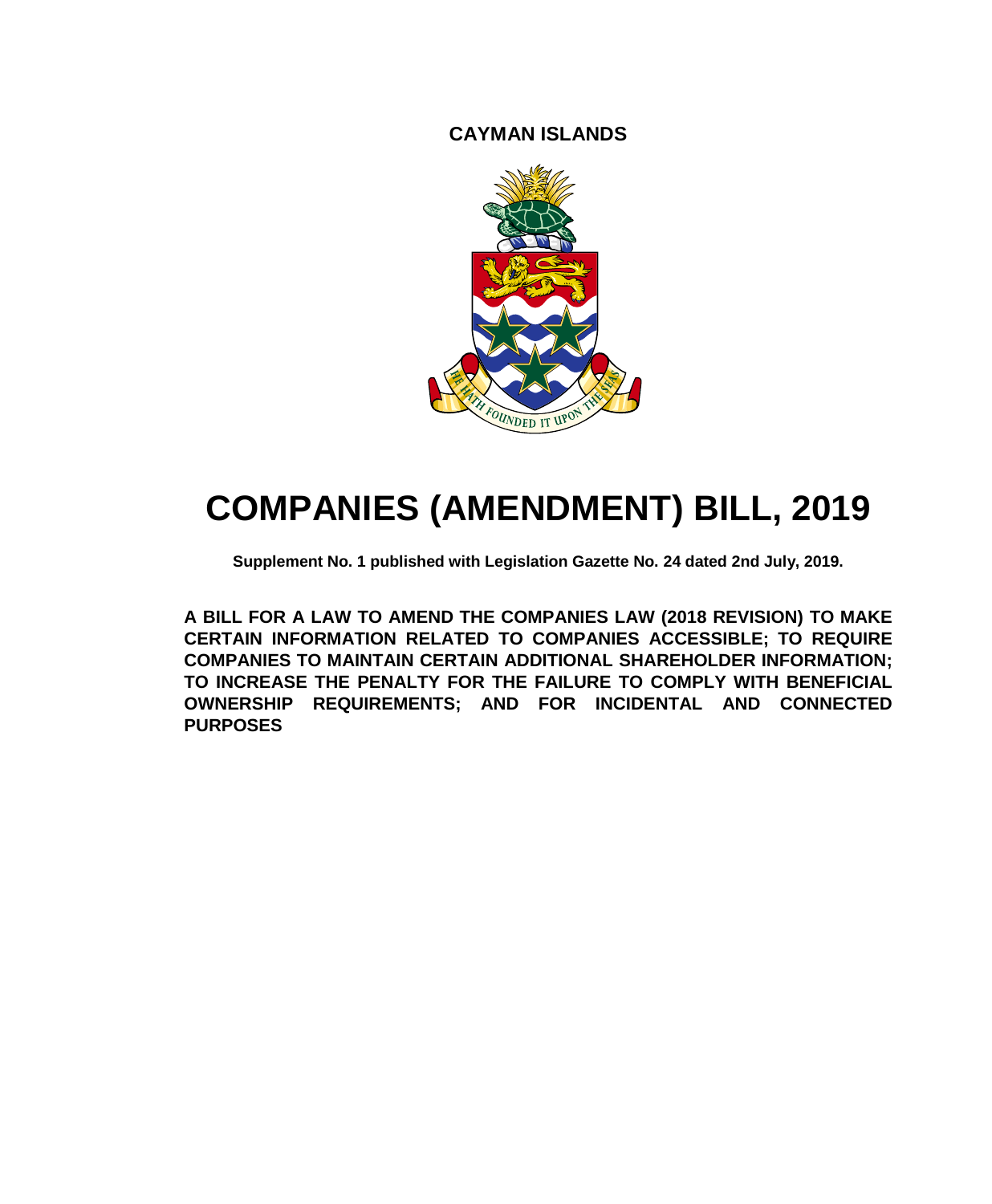## **PUBLISHING DETAILS**

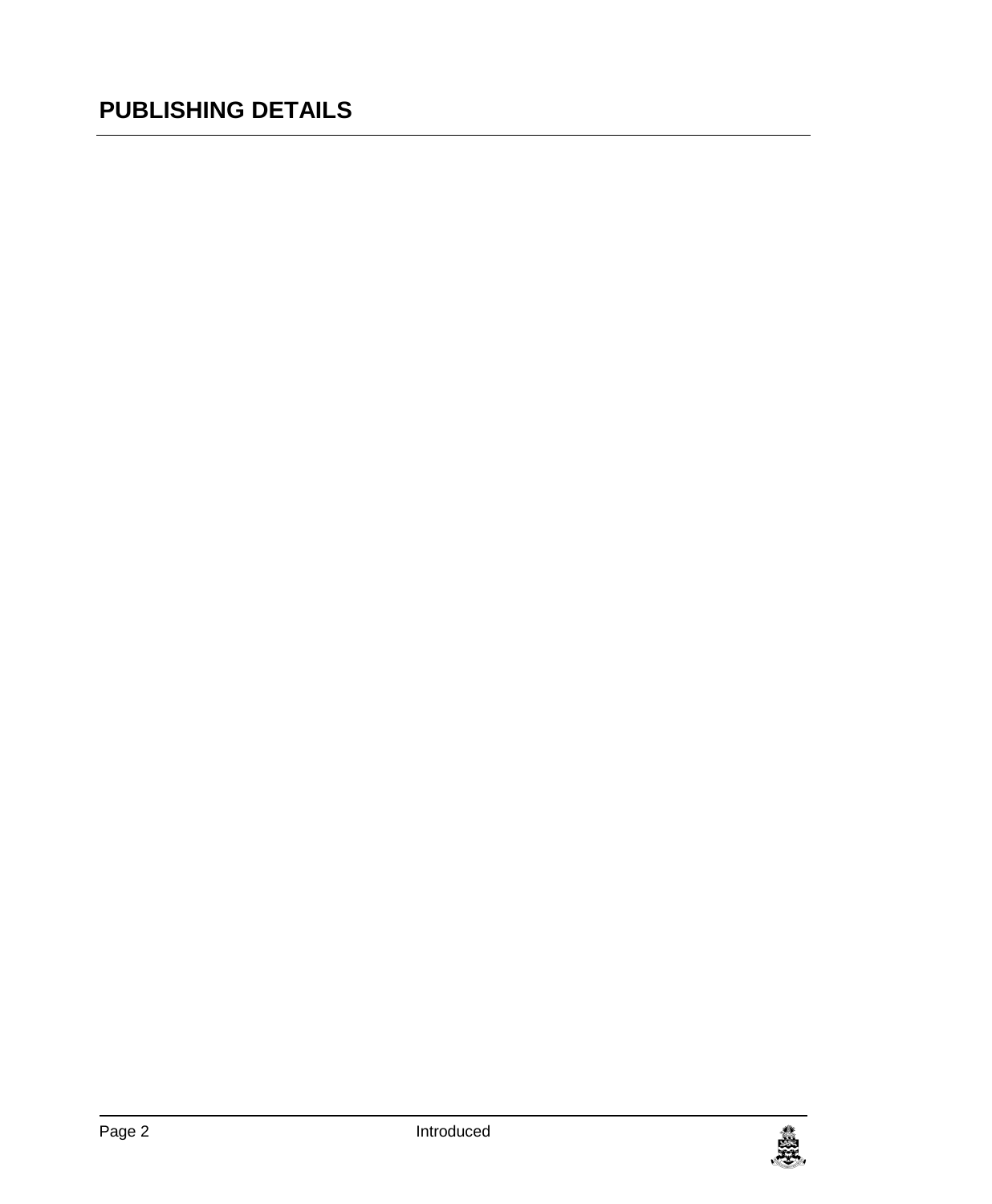## **Memorandum of OBJECTS AND REASONS**

The Bill seeks to amend the Companies Law (2018 Revision) (the "principal Law") to make certain information related to companies accessible, to require companies to maintain certain additional shareholder information and to increase the penalty for the failure to comply with beneficial ownership requirements.

Clause 1 contains the short title and commencement provisions.

Clause 2 seeks to insert a new section 26A which would require the Registrar of Companies upon receipt of a request in writing, to provide information to the Anti-Corruption Commission, the Cayman Islands Monetary Authority, the Financial Crimes Unit of the Royal Cayman Islands Police Service, the Financial Reporting Authority, the Tax Information Authority and any competent authority as defined under section 2 of the *Proceeds of Crime Law (2019 Revision)*, which is assigned responsibility for monitoring compliance with money laundering regulations under section 4(9) of the *Proceeds of Crime Law (2019 Revision).*

Clause 3 repeals section 40 of the principal Law and substitutes a new section which would require a company to record in its register of members, the names and addresses of the members of the company and a statement of the shares held by each member. The statement would include the shares kept by each member, confirm the number and category of shares held by each member and confirm whether each relevant category of shares held carries voting rights under the articles of association of a company and whether those rights are conditional. The clause would also require the date on which a person became or ceased to be a member of the company, to be recorded in the register of members. Clause 3 would also make it an offence for a company which fails to comply with the requirement to keep the register of members in accordance with subsection (1). The clause also contains a definition of "voting rights" for the purposes of subsection (1).

Clause 4 amends section 55 of the principal Law by replacing the section heading. The clause also amends section 55 to reduce the time period within which a company is required to notify the Registrar of a change in directors or officers of a company from sixty days to thirty days.

Clause 5 introduces a new section 55A which would require the Registrar to make a list of the names of the directors and alternate directors of a company available for inspection by any person.

Clause 6 amends section 274 of the principal Law to provide for a fine of twenty-five thousand dollars in the case of a first offence where a company knowingly and wilfully contravenes sections  $247(1)$ ,  $248(1)$ ,  $252$ ,  $253(1)$  or  $(1)$  or  $255(2)$  of the principal Law or knowingly and wilfully fails to issue a notice as required by section 249, 255 or 256(3) of the principal Law. Clause 6 also provides for a fine of one hundred thousand dollars

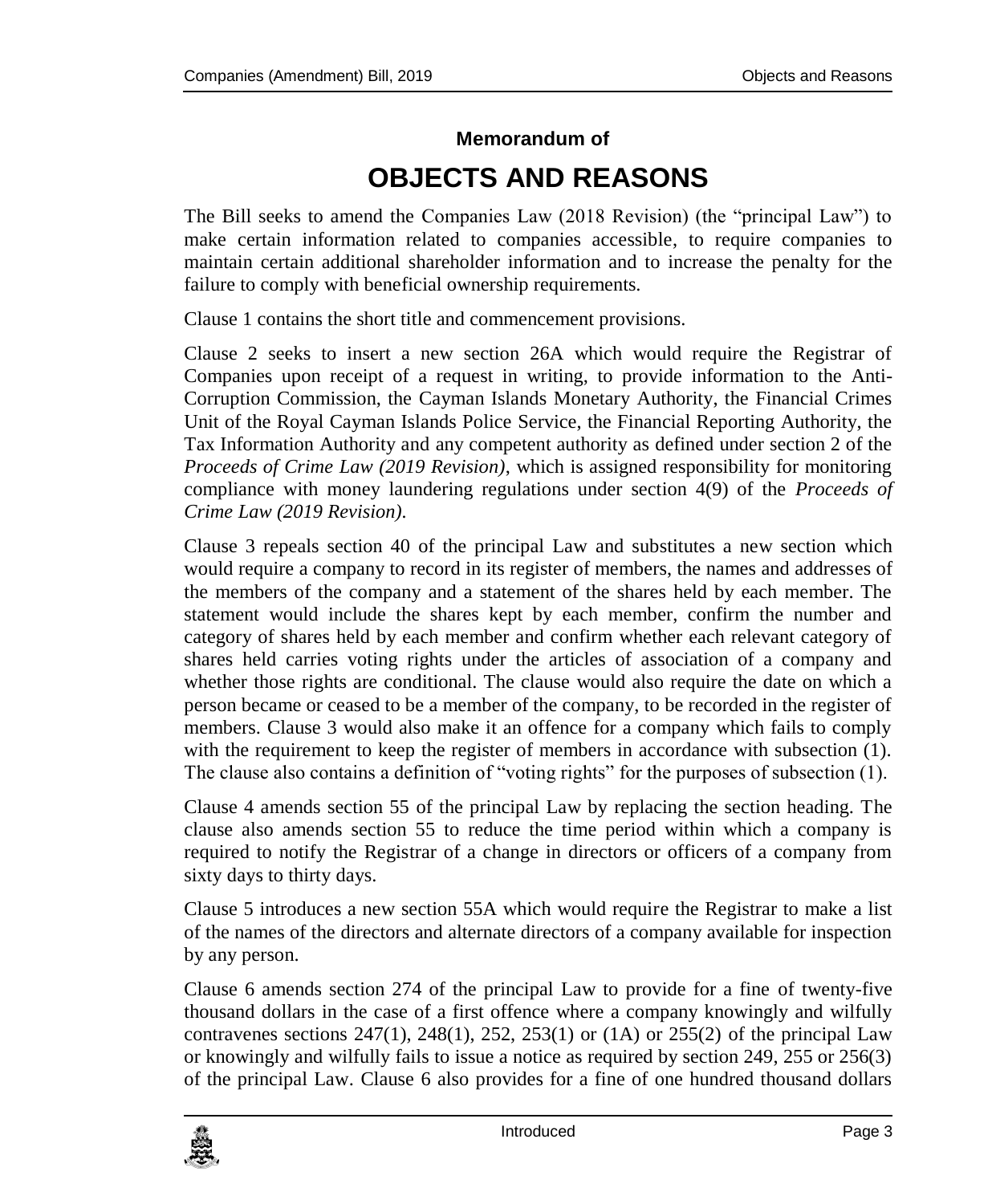where a company commits a second offence and empowers the court to strike the company off the register where it is convicted of a third offence.

Clause 7 amends section 275 of the principal Law to provide for a fine of twenty-five thousand dollars for a person who commits a first offence of failing to comply with a notice issued under section 249 or 255 of the principal Law and in the case of a second or subsequent offence, a fine of fifty thousand dollars.

Clause 8 amends section 276 of the principal Law to provide for a fine of twenty-five thousand dollars for a person who commits a first offence of failing to comply with a duty under section 250 or 257 of the principal Law and in the case of a second or subsequent offence, a fine of fifty thousand dollars.

Clause 9 amends Schedule 5 which prescribes fees payable throughout the Law. Clause 9 inserts a new Part 6A which sets out the fee for inspecting the list of current directors and current alternate directors of a company.

Clause 10 provides for the transitional provision which would bar the commencement of a prosecution for an offence committed under section 40 of the principal Law unless the act or omission that constitutes the offence takes place three months after the commencement of this Law.

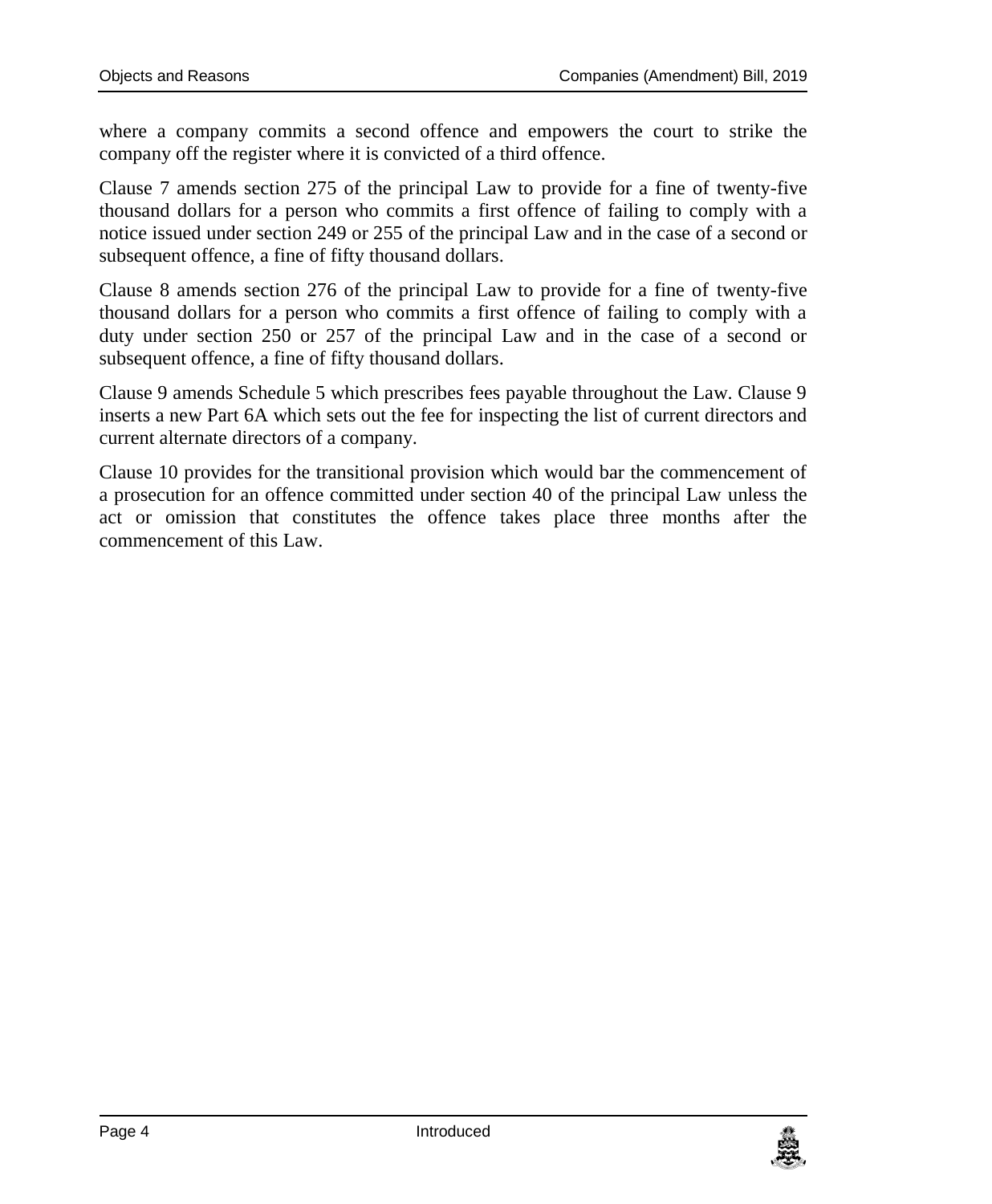### **CAYMAN ISLANDS**



## **COMPANIES (AMENDMENT) BILL, 2019**

### **Arrangement of Clauses**

| Clause         |                                                                                                                                                                                  | Page |
|----------------|----------------------------------------------------------------------------------------------------------------------------------------------------------------------------------|------|
| $\mathbf{1}$ . |                                                                                                                                                                                  |      |
| 2.             | Insertion of section 26A in the Companies Law (2018 Revision) - registrar to provide                                                                                             |      |
| 3.             |                                                                                                                                                                                  |      |
| 4.             | Amendment of section 55 - list of directors, including alternate directors, and officers10                                                                                       |      |
| 5.<br>6.       | Insertion of section 55A - registrar to make list of directors available for inspection10<br>Amendment of section 274 - failure of a company to establish or maintain beneficial |      |
|                |                                                                                                                                                                                  |      |
| 7.             |                                                                                                                                                                                  |      |
| 8.             |                                                                                                                                                                                  |      |
| 9.             |                                                                                                                                                                                  |      |
| 10.            |                                                                                                                                                                                  |      |

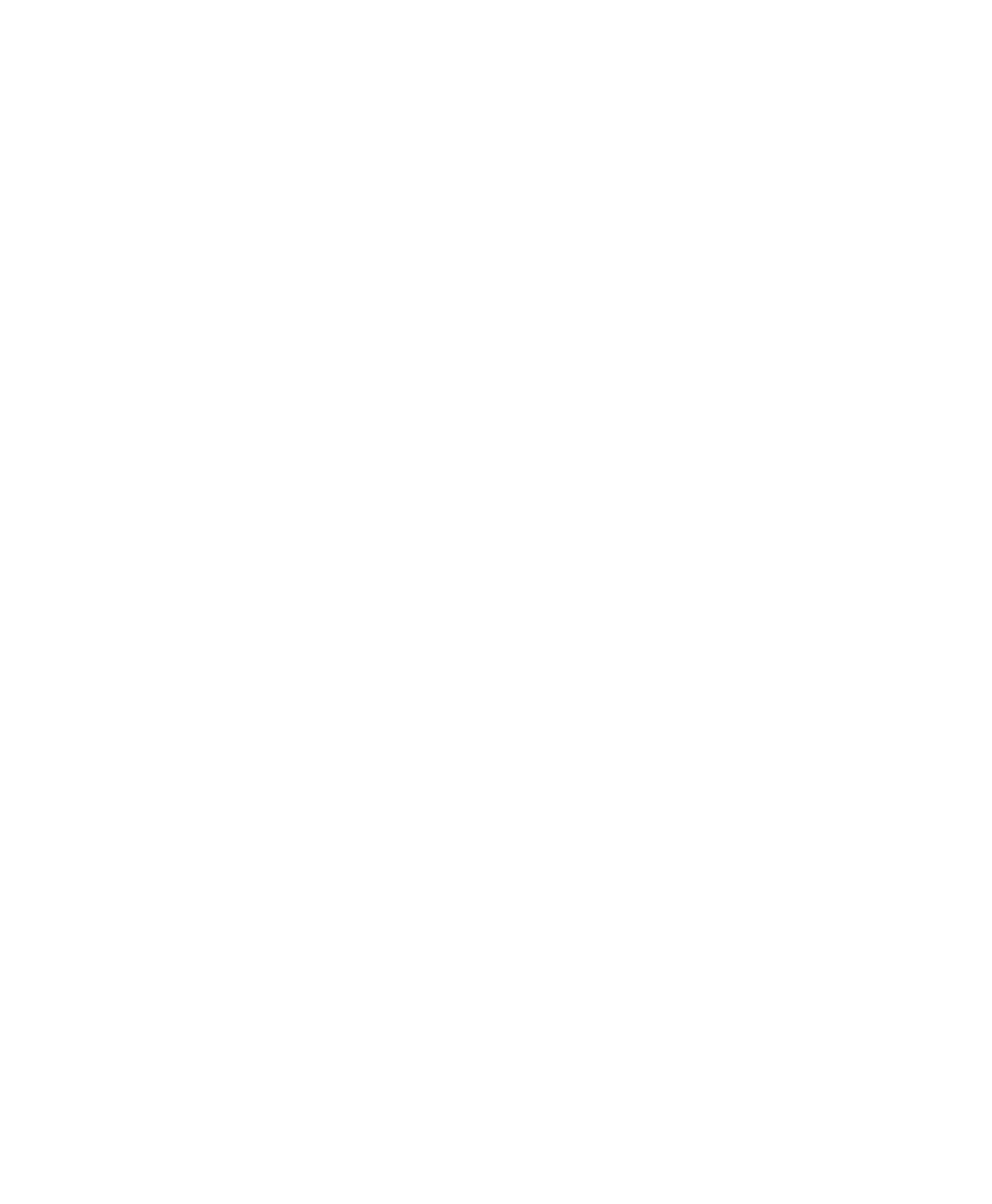### <span id="page-6-0"></span>**CAYMAN ISLANDS**



# **COMPANIES (AMENDMENT) BILL, 2019**

**A BILL FOR A LAW TO AMEND THE COMPANIES LAW (2018 REVISION) TO MAKE CERTAIN INFORMATION RELATED TO COMPANIES ACCESSIBLE; TO REQUIRE COMPANIES TO MAINTAIN CERTAIN ADDITIONAL SHAREHOLDER INFORMATION; TO INCREASE THE PENALTY FOR THE FAILURE TO COMPLY WITH BENEFICIAL OWNERSHIP REQUIREMENTS; AND FOR INCIDENTAL AND CONNECTED PURPOSES**

ENACTED by the Legislature of the Cayman Islands.

### **1. Short title and commencement**

- **1**. (1) This Law may be cited as the Companies (Amendment) Law, 2019.
	- (2) Section 5 of this Law shall come into force on such date as may be appointed by Order made by the Cabinet.

### <span id="page-6-1"></span>**2. Insertion of section 26A in the Companies Law (2018 Revision) - registrar to provide information**

**2**. The *Companies Law* (*2018 Revision*), in this Law referred to as the "principal Law" is amended by inserting after section 26 the following section —

### "**Registrar to provide information**

- **26A.**(1) The Registrar shall, upon request by an entity under subsection (2), provide any information required to discharge any function or exercise any power, under the following Laws —
	- (a) the *Anti-Corruption Law (2019 Revision)*;

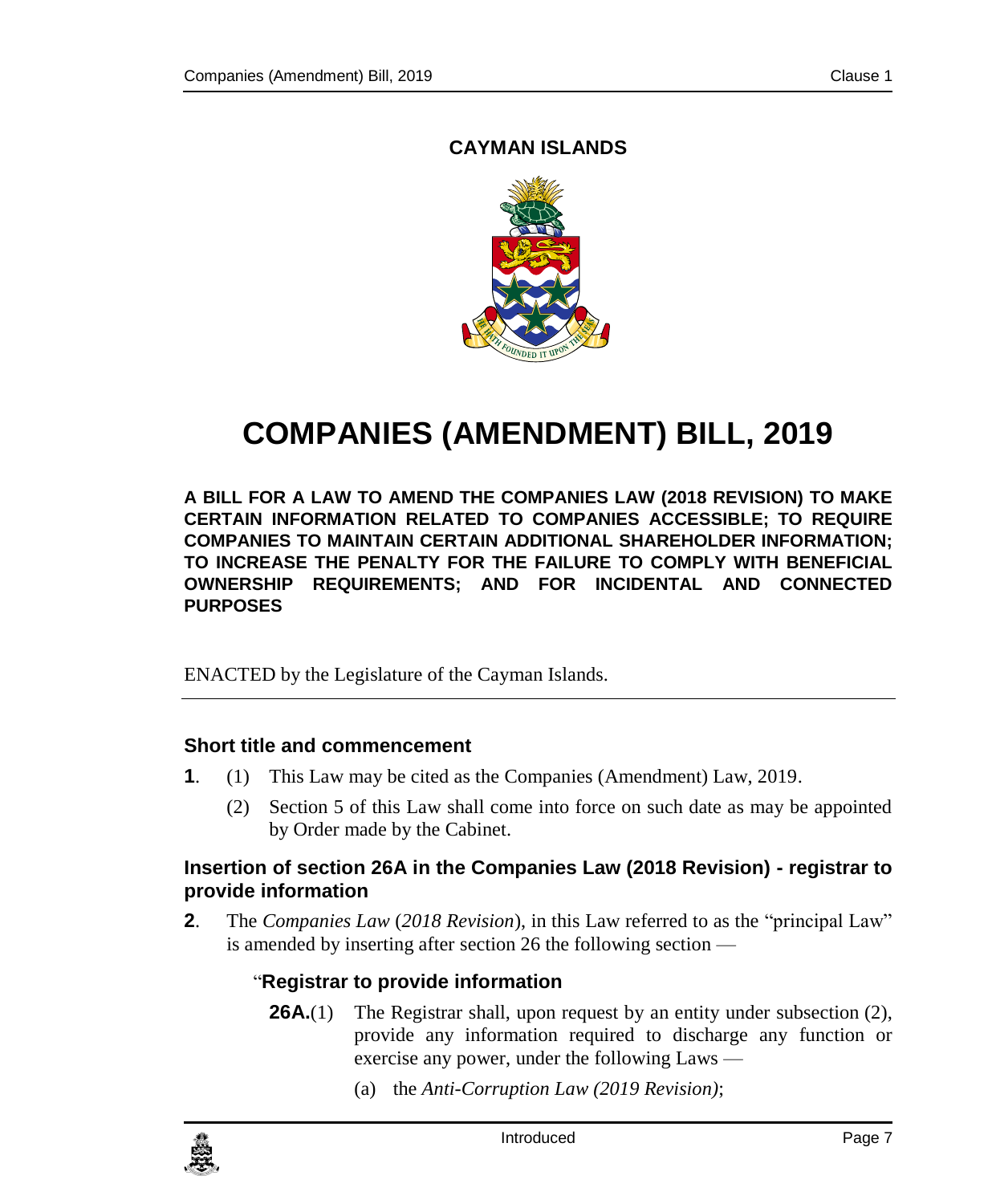- (b) the *Monetary Authority Law (2018 Revision)*;
- (c) the *Proceeds of Crime Law (2019 Revision)*; or
- (d) the *Tax Information Authority Law (2017 Revision)*.
- (2) For the purposes of subsection (1), the following entities may request information from the Registrar —
	- (a) the Anti-Corruption Commission established under section 3 of the *Anti-Corruption Law (2019 Revision)*;
	- (b) the Authority;
	- (c) the Financial Crimes Unit of the Royal Cayman Islands Police Service;
	- (d) the Financial Reporting Authority, as defined under section 2 of the *Proceeds of Crime Law (2019 Revision)*;
	- (e) the Tax Information Authority, designated under section 4 of the *Tax Information Authority Law (2017 Revision)*; or
	- (f) a competent authority as defined under section 2(1) of the *Proceeds of Crime Law (2019 Revision)*, which is assigned responsibility for monitoring compliance with the money laundering regulations under section 4(9) of the *Proceeds of Crime Law (2019 Revision).*
- (3) A request for information by an entity under subsection (2) shall be made in writing.
- (4) Where a request for information is made under subsection (1), the information shall be provided within forty-eight hours of receipt of the request.
- (5) The recipient of any information provided by the Registrar under this section shall —
	- (a) use the information for the purpose for which it was provided;
	- (b) retain the information for as long as is necessary to carry out the purpose for which it was provided; and
	- (c) not disclose the information for any purpose other than the purpose for which it was provided, without the consent of the Registrar.".

### <span id="page-7-0"></span>**3. Repeal and substitution of section 40 - register of members**

**3**. The principal Law is amended by repealing section 40 and substituting the following section —

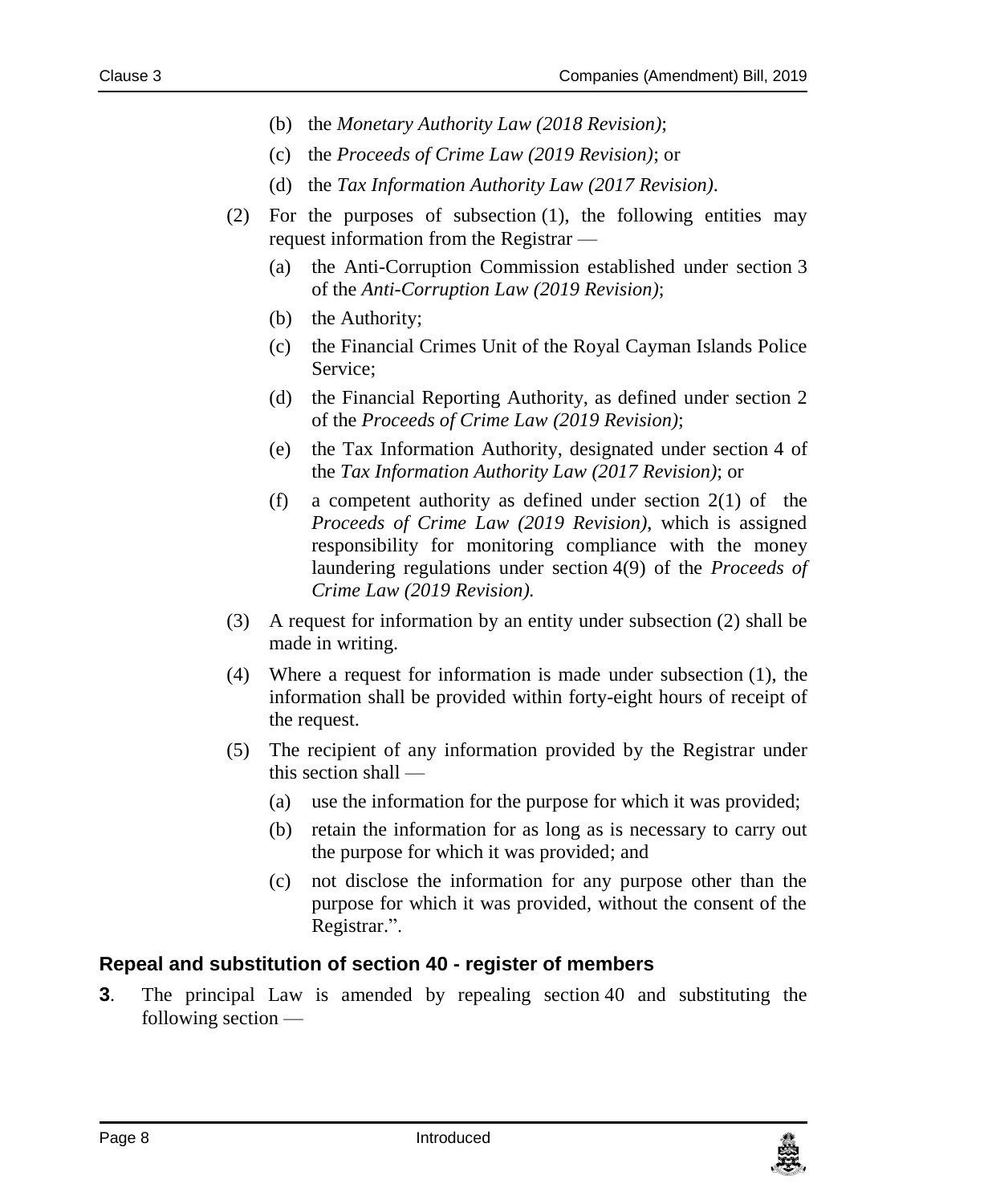### **"Register of members**

- **40.** (1) Every company shall cause to be kept in writing, a register of its members and there shall be entered therein —
	- (a) the names and addresses of the members of the company, with the addition of, in the case of a company having a capital divided into shares, a statement of the shares held by each member, and the statement shall —
		- (i) distinguish each share by its number (so long as the share has a number);
		- (ii) confirm the amount paid, or agreed to be considered as paid on the shares of each member;
		- (iii) confirm the number and category of shares held by each member; and
		- (iv) confirm whether each relevant category of shares held by a member carries voting rights under the articles of association of the company, and if so, whether such voting rights are conditional;
	- (b) the date on which the name of any person was entered on the register as a member;
	- (c) the date on which any person ceased to be a member; and
	- (d) in the case of shares of an exempted company issued to bearer, the particulars of the date of issue of the share or shares, distinguishing each share by its number where the share has a number, the name of the custodian of its bearer shares and the fact that a certificate in respect thereof was issued to bearer.
	- (2) Any company making default in complying with this section shall incur a penalty of five thousand dollars; and every director or manager of the company who knowingly and wilfully authorises or permits such default shall incur the like penalty.
	- (3) For the purpose of subsection (1), "**voting rights**"
		- (a) includes rights that arise only in certain circumstances, conferred on shareholders in respect of their shares (or, in the case of an entity not having a share capital, on members) conferred to vote at general meetings of the company or legal entity in question; and
		- (b) in relation to a legal entity that does not have general meetings at which matters are decided by the exercise of voting rights, shall be read as a reference to rights in relation to the entity that are equivalent to those of a person entitled to exercise voting rights in a company.".

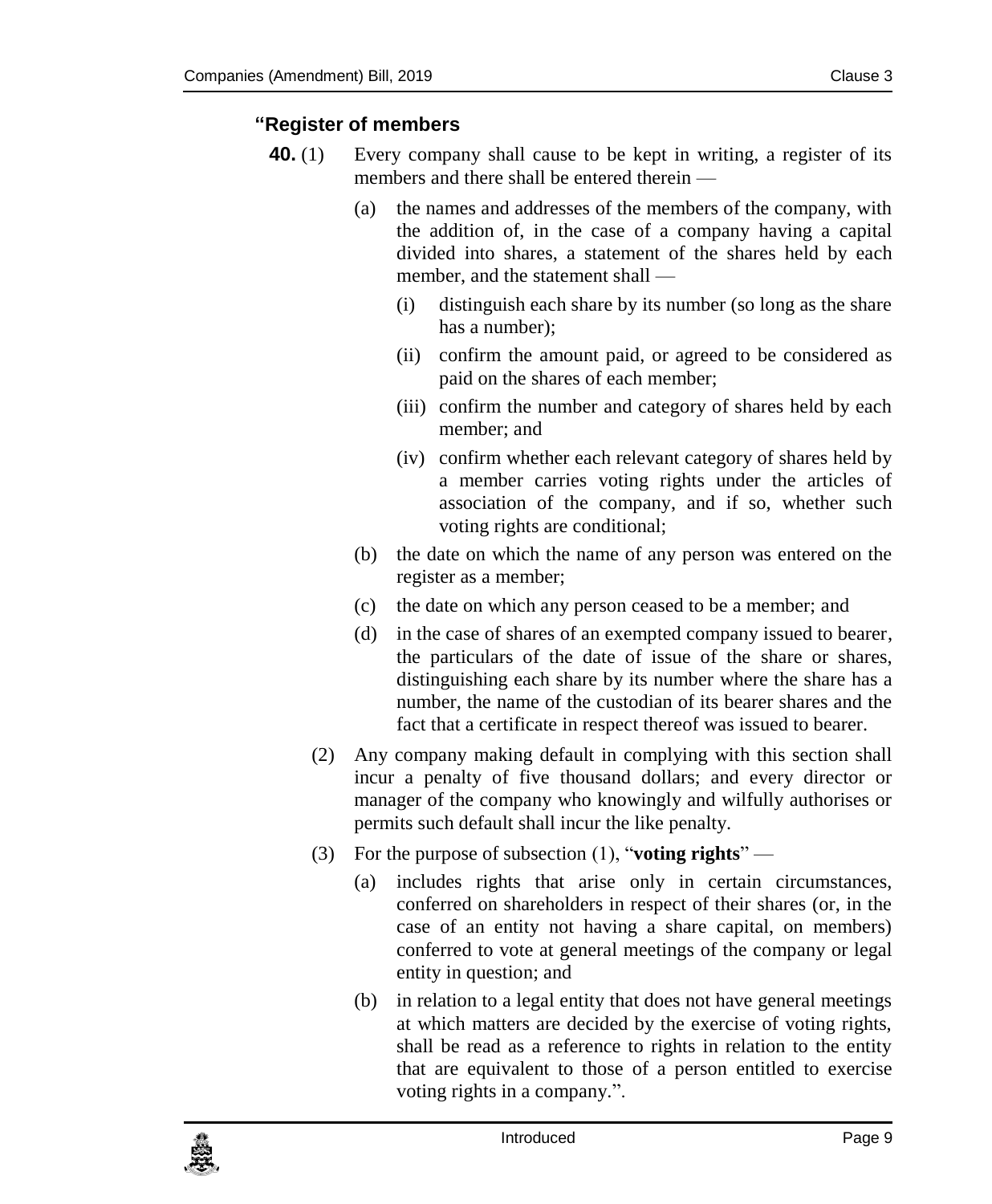### <span id="page-9-0"></span>**4. Amendment of section 55 - list of directors, including alternate directors, and officers**

- **4**. The principal Law is amended in section 55 as follows
	- (a) by repealing the section header and substituting the following section header —

### "**Filing deadline for updated list of directors etc.**"; and

(b) in subsection (1)(b) by deleting the word "sixty" and substituting the words "thirty".

### <span id="page-9-1"></span>**5. Insertion of section 55A - registrar to make list of directors available for inspection**

**5**. The principal Law is amended by inserting after section 55, the following section —

### **"Registrar to make list of directors available for inspection**

- **55A.** (1) The Registrar shall maintain a list of the names of the current directors, and where applicable, the current alternate directors of a company.
	- (2) The Registrar shall make available, the list of the names of the current directors of a company and where applicable, the current alternate directors of a company under subsection (1), for inspection by any person, on payment of the fee specified in Part 6A of Schedule 5, for each inspection, and subject to such conditions as the Registrar may impose.
	- (3) For the purposes of subsection (1), an alternate director is a person who is registered by a company as an alternate director under section 55.".

### <span id="page-9-2"></span>**6. Amendment of section 274 - failure of a company to establish or maintain beneficial ownership register**

- **6**. The principal Law is amended in section 274 as follows
	- (a) by renumbering the section as section 274(1);
	- (b) in section 274(1) as renumbered by repealing paragraphs (a) and (b) and substituting the following paragraphs —
		- "(a) in the case of a first offence, to a fine of twenty-five thousand dollars; or
		- (b) in the case of a second or subsequent offence, to a fine of one hundred thousand dollars."; and
	- (c) by inserting after subsection (1) as renumbered, the following subsection —

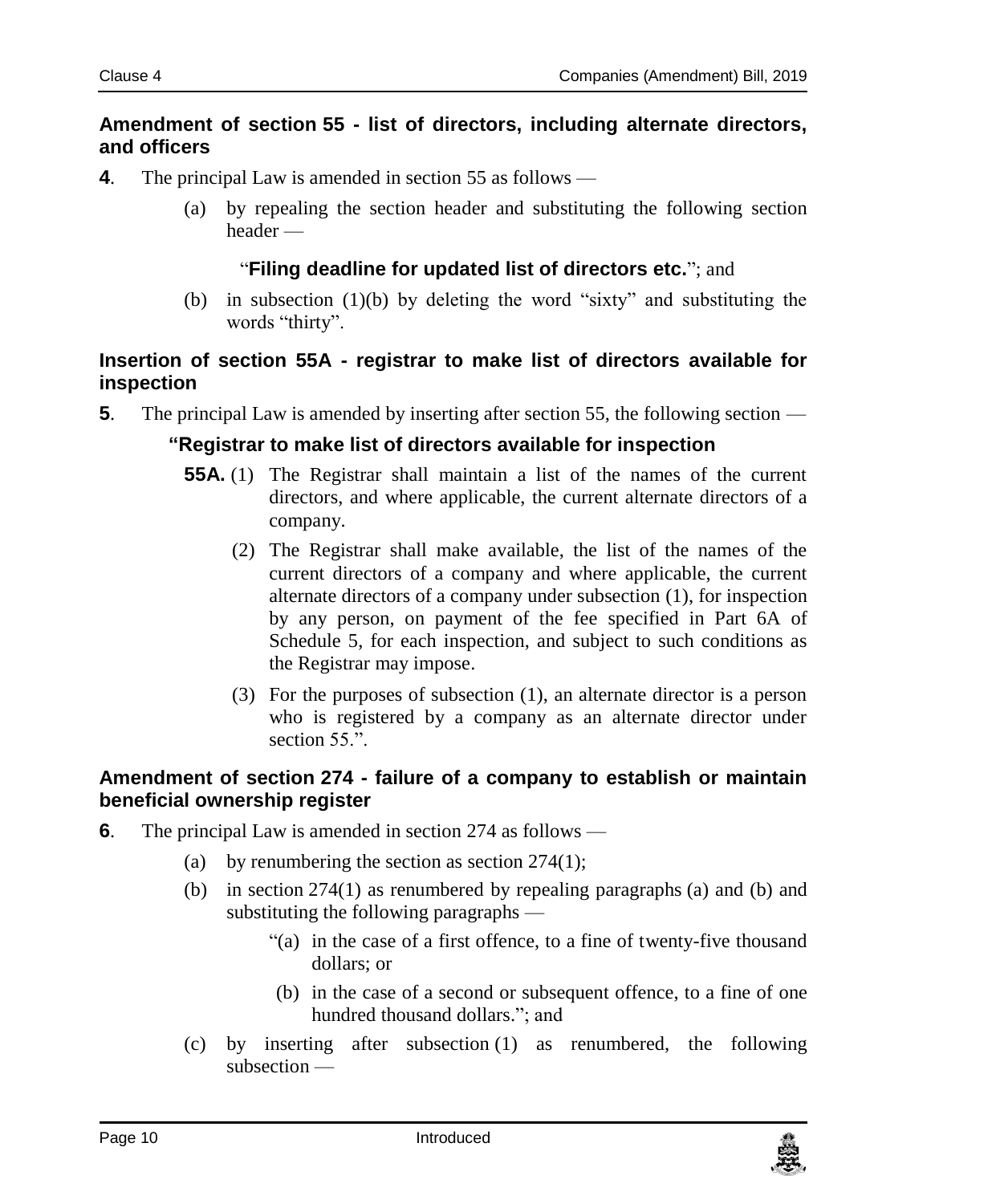"(2) Where a company is convicted of a third offence under subsection (1), the court may order that the company be struck off the register by the Registrar in accordance with Part VI, as if it is a company that the Registrar has reasonable cause to believe is not carrying on business or is not in operation.".

### <span id="page-10-0"></span>**7. Amendment of section 275 - failure to comply with notices**

- **7**. The principal Law is amended in section 275(3) by repealing paragraph (a) and substituting the following paragraph —
	- "(a) on conviction on indictment
		- (i) in the case of a first offence, to a fine of twenty-five thousand dollars; or
		- (ii) in the case of a second or subsequent offence, to a fine of fifty thousand dollars or to imprisonment for a term of two years, or to  $b$ oth $\cdot$  or  $\cdot$

### <span id="page-10-1"></span>**8. Amendment of section 276 - failure to provide information**

- **8**. The principal Law is amended in section 276(2) by repealing paragraph (a) and substituting the following paragraph —
	- "(a) on conviction on indictment
		- (i) in the case of a first offence, to a fine of twenty-five thousand dollars; or
		- (ii) in the case of a second or subsequent offence, to a fine of fifty thousand dollars or to imprisonment for a term of two years, or to both; or".

### <span id="page-10-2"></span>**9. Amendment of Schedule 5 - fees**

**9**. The principal Law is amended in Schedule 5, by inserting after Part 6, the following Part —

### "**PART 6A**

### *(section 55A(2))*

The fee payable under section 55A(2) for each inspection of the list of the current directors of a company, and where applicable, the current alternate directors of a company is \$50.".